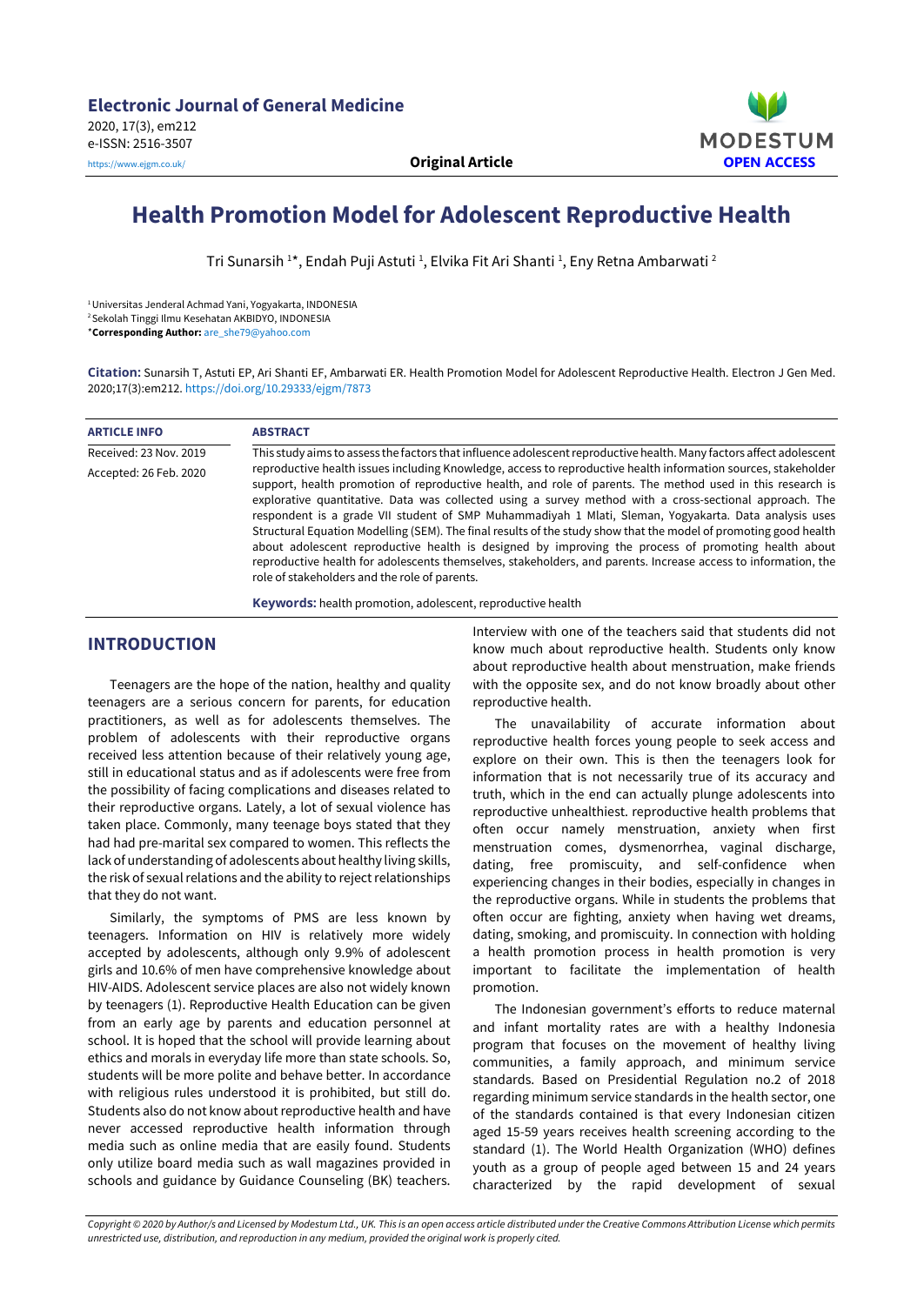characteristics secondary to sexual and reproductive maturation. This period is a period of many challenges. One of the challenges is the initiation of early sex makes many young people experience sexual and reproductive health problems. Identification of factors related to adolescent reproductive health is very important to develop effective policies and strategies to reduce sexual premature. Therefore, this study aims to assess the factors that influence adolescent reproductive health in SMK Muhammadiyah 1 Mlati Sleman Yogyakarta.

## **LITERATURE REVIEW**

Several epidemiological studies show that early sexual intercourse is associated with low levels of contraceptive use, and drug use during intercourse (2). This behavior impacts on unplanned pregnancy and sexually transmitted infections at the time of its development. Many factors affect reproductive health, including socio-demographic, economic, behavioral, and parental characteristics (3), gender (4), place of residence (5), parental monitoring (6), adolescent's own behavioural factors, and peers (5). Other studies show that factors affecting knowledge about reproductive health include age, sources of information about preconception care services, employment, educational status, intention to conceive (7). Behavior among adolescents has been shown to be largely determined by how much their peers can accept (8). Starting from the previous literature study, this research will remind others about knowledge about reproductive health, access to reproductive health information sources, stakeholder support on reproductive health, health promotion about reproductive health, the role of parents in reproductive health education and reproductive health behaviors that can be used as a policymaker related to health promotion regarding adolescent reproductive health (9).

Negative behavior, attitudes of health care workers, poor knowledge and skills of RH services are associated with inadequate provision of RH services. In addition, the limited knowledge and competence of health workers in reproductive health services for adolescents can hinder access and utilization of services (10). Staff health and transportation costs as other barriers faced by adolescents (11). In addition, the contradictory nature of reproductive and sexual health policies and the legal age to have sex also affects adolescent behavior towards reproductive health (11).

Several studies have shown that adolescents with good knowledge about reproductive health will benefit from the available reproductive health services (12). Students with high knowledge about reproductive health and reproductive health services that are available are twice as likely to utilize adolescent reproductive health services as compared to adolescents who have low levels of knowledge (13). Information or delivery of this information can be a form of intervention on the understanding of adolescents about the importance of achieving healthy reproductive health (14). Negative health behaviors and attitudes of health workers are unlikely to encourage adolescents to access and utilize reproductive health services (15). Conversely, youth-friendly clinics with adolescent-friendly nurses are likely to encourage teenage girls to access sexual and reproductive health services and can increase their use (16).

the perspective of studies on reproductive health education in parents is based exclusively on social learning approaches (17). family support needs to be improved by providing socialization programs for teenage parents so as to encourage parents and adolescents to be more open to discuss reproductive health issues (18). The role of parents does not directly affect reproductive health behavior. Basically, the fundamentals of reproductive health education are arranged from childhood and through family contributions (19). The results of this study are consistent with findings from a systematic study of studies conducted in Indonesia (20). Parent and child communication about reproductive health tends to be general and is often marked by warnings/prohibitions, not direct and open discussion. In contrast to studies in adolescents in Ethiopia that adolescents who have sex as a normal part of their lives and they are open to discuss it with parents, especially to their mothers (21). However, discussing reproductive health in Indonesia is taboo. That could be the reason that Ethiopian teenagers have higher knowledge about reproductive health and reproductive health services available than Indonesian teenagers.

This is because a large number of students begin sexual activity at an early age (22). This is consistent with the results of research that school teachers, health services, parents, other family members, and peers influence reproductive health (23). Parents feel that it is the responsibility to provide reproductive health education, especially with teachers. This may be because reproductive health education is still considered taboo (24), which negative impact on reproductive health communication between parents and adolescents. Empowering parents and teachers to provide reproductive health information to adolescents, can have a positive impact on adolescent health (25).

Research related to reproductive health has been studied since 1973. Research on information technology for health today is increasing both in terms of quantity and quality. From the literature review conducted, the model of health promotion through determinant studies that have an effect on reproductive health is not much. Related to the renewal of this research is seeing the determinants that affect reproductive health that can be used to form a model of health promotion in accordance with the conditions of the study.

### **RESEARCH METHOD**

This type ofresearch is a quantitative explanatory type. The study was conducted using a survey method with a crosssectional approach. This research was conducted at Muhammadiyah 1 Middle School Mlati, Sleman, Yogyakarta which involved 117 students. Data retrieved using the Cluster Sampling technique. Data analysis using Structural Equation Modeling (SEM) previously tested with parametric assumptions that can produce the best linear unbiased estimator (BLUE).

## **RESULTS AND DISCUSSION**

#### **Determinants of Adolescent Reproductive Health Behaviors**

Model estimation in this study uses Maximum Likelihood Estimation (MLE) Based on the analysis results, the value of c.r multivariate (critical ratio) t meets the requirements of -2.58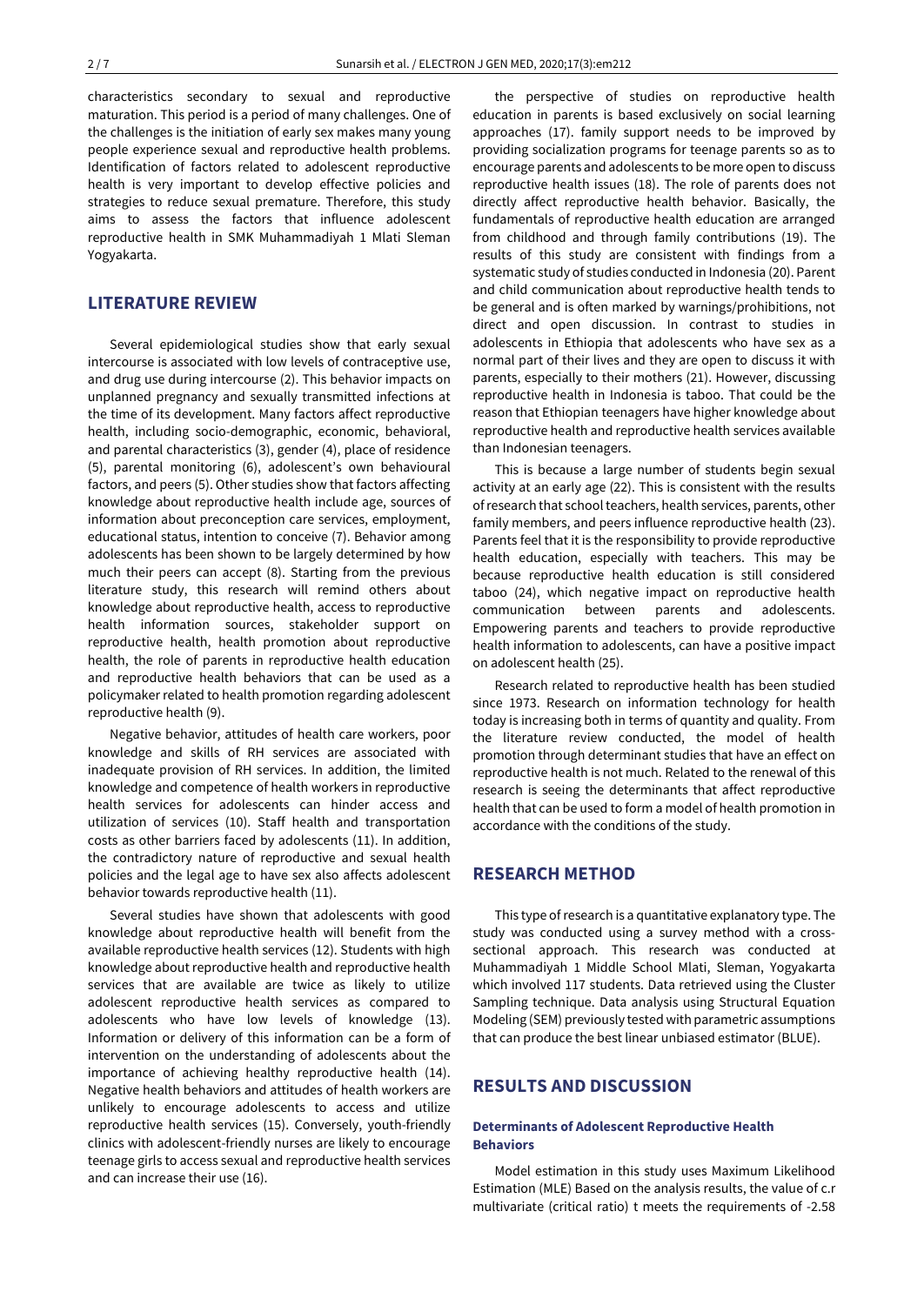

**Figure 1.** Determinants of Adolescent Reproductive Health Behaviors (RHB)

|  | Table 1. Matching the modification model 2 |  |  |  |
|--|--------------------------------------------|--|--|--|
|--|--------------------------------------------|--|--|--|

| <b>Indicator</b> | Value   | <b>Cut Point</b>  | Keputusan    |
|------------------|---------|-------------------|--------------|
| Chi-Square       | 254.95  | p-value>0.05      | Model fit    |
| p-value          | 0.00128 | p-value>0.05      | Model fit    |
| <b>RMSEA</b>     | 0.048   | RMSEA<0.06        | Model fit    |
| NFI              | 0.85    | NFI>0.90          | Marginal fit |
| CFI              | 0.96    | CFI>0.95          | Model fit    |
| GFI              | 0.83    | GF <sub>0.9</sub> | Marginal fit |
|                  |         |                   |              |

<c.r <2.58 which is equal to 5.038. So, the data in this study are normal multivariate. Outlier test states that there is data declared outlier because it has a d-squared Mahala Nobis value of more than  $(X2,0.001,21) = 46.79704$ , namely on observation number 94. So that the deletion of the outlier data at that number is done. From the output of the calculation results of the sample covariance determinant matrix, it is known that the determinant value of the sample covariance matrix is greater than 0,000, which is the determinant of the sample covariance matrix = 28570349344491.100. Thus, it can be concluded that there is no multicollinearity and singularity in the data of this study. The relationship between the determinants of adolescent reproductive health behavior can be seen in **Figure 3** and the results of the two model relationships can be seen in **Table 1**.

#### **Relationship between P and RHB Variables**

The following are values for each indicator and the relationship between the P and RHB variables. It can be seen in the following diagram that only one P indicator is insignificant, namely the P1 indicator ( $t < 1.96$ ). RHB indicators do not show significant value. The relationship between the P and RHB variables is also insignificant. This indicates that the P variable does not affect RHB. The relationship between health promotion and reproductive health behavior can be seen in **Figure 2**.

Overall the model can be said to be good. In the initial model, there are insignificant indicators and one indicator whose value is negative. While the modification model 1 and modification model two there are no indicators that are not significant. Besides that, the value of RMSEA decreases after modification to stage two. This indicates that the modification model is better than the initial model. Likewise, the values of CFI, GFI, and NFI show increasing values with each modification. This also indicates that the modification model is better than the initial model. The selection of the best model cones on modification model 1 and modification model 2 by including modification 3. Both modification models are equally good. Model modification 1 does not include RHB and RHB indicators. While modification model 2 does not include RHB and RHB indicators and adds direction to the relationship between the latent variable of access and the role of parents. Based on the results of path analysis it is found that health promotion influences stakeholder support and parental roles. health promotion does not affect access to information for adolescents, but directly influences reproductive health behavior. The results of the relationship modification model can be seen in **Table 2**.

Counseling of reproductive health in adolescents is very important in helping adolescents to gain knowledge, awareness, attitudes, and behavior in a healthy and responsible life. Knowledge is one of the factors driving behavior change. Adolescent knowledge about healthy behavior can influence how to behave and make decisions in their reproductive health life. Counseling is not limited to changing adolescent behavior, but to increase interaction between stakeholders so that they are able to optimize their accessibility with information so that they are able to improve adolescent reproductive health. Reproductive health education programs have been able to increase knowledge and behavior about reproductive health.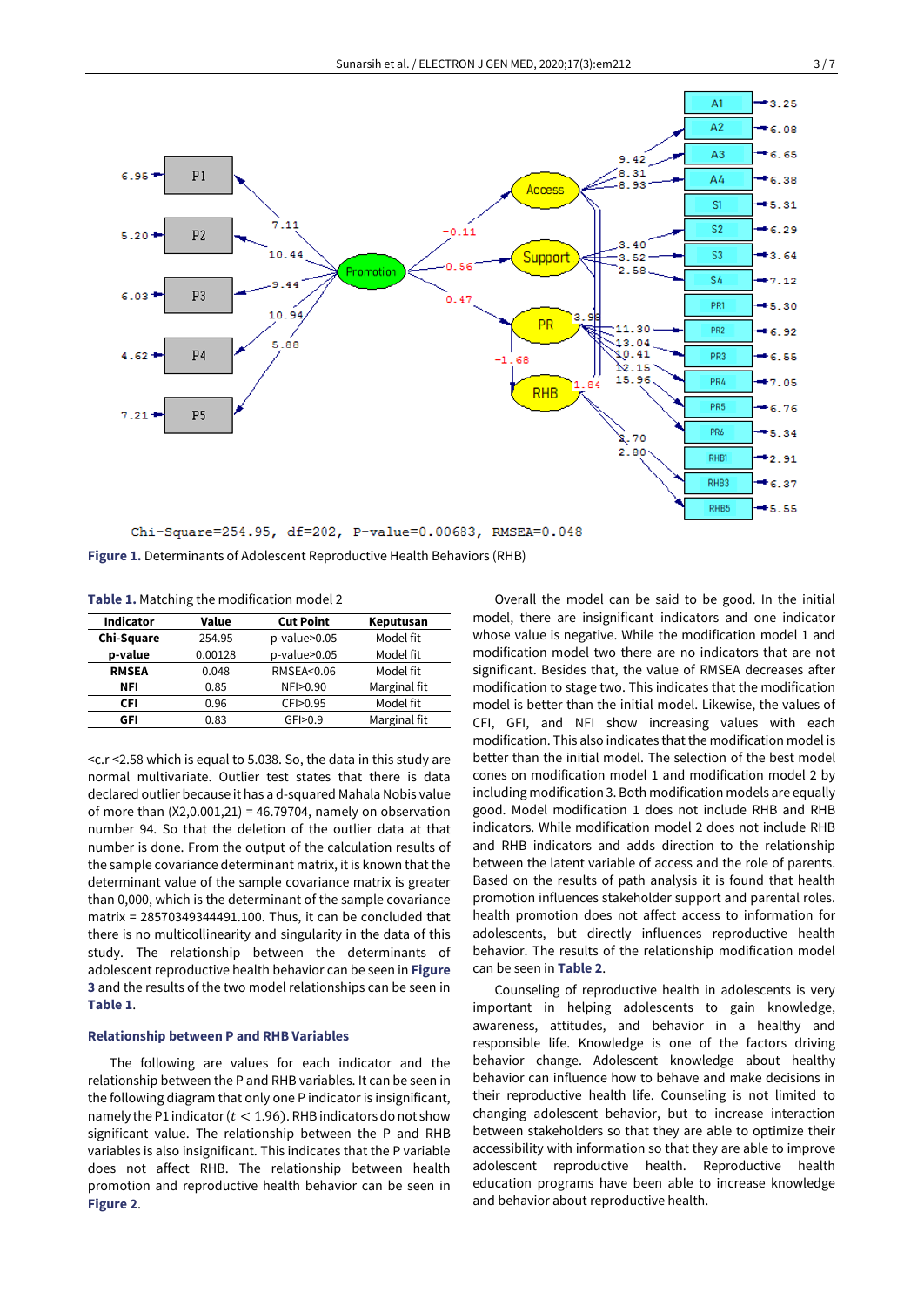

**Figure 2.** Relationship of Health Promotion (P) with Reproductive Health Behavior (RHB)

**Table 2.** Relationship Modification Model

| Criteria     | <b>First Model</b> | <b>Modification 1</b> | modification 2 |
|--------------|--------------------|-----------------------|----------------|
| p-value      | 0.00006            | 0.00128               | 0.00683        |
| <b>RMSEA</b> | 0.058              | 0.053                 | 0.048          |
| CFI          | 0.93               | 0.95                  | 0.96           |
| GFI          | 0.8                | 0.83                  | 0.83           |
| NFI          | 0.81               | 0.84                  | 0.85           |

This study shows a positive relationship between health promotion and some reproductive health behaviors. Reproductive health education is provided in order to explain the development of skills and knowledge needed to influence adolescent decision making about healthy reproductive health. Another possible explanation is that schools use a more effective curriculum (26). Reproductive health behavior is directly affected by health promotion, access to information, stakeholder support. The role of parents does not directly affect reproductive health behavior, but must be supported by health promotion to parents. This is in line with the lack of evidence about the effectiveness of parental or familycentered interventions and programs regarding reproductive health to prevent unwanted or bad sexual behavior in children.

Family support can influence student knowledge about adolescent reproductive health and the services available because the family is one of the main sources of reproductive health information. The existence of such family support has a positive impact on the knowledge and utilization of adolescent reproductive health services. Another aspect that must be considered when developing educational programs for parents is the dimension that contributes to the effectiveness of parenting programs in schools in general.

In this study, it was found that parents had limited knowledge about reproductive health and rarely discussed it with their children. Most parents in research give warnings to maintain virginity and avoid pregnancy. The results of the study highlight the need to improve parenting skills through the construction of interventions directed at parent-teen communication around reproductive health. Such interventions can form the foundation to strengthen health programs for adolescents (27). Further research needs to be considered that the possibility of communication is associated with adolescence, parental education, and parental type. From the results of the study, it can be understood that this is an urgent need to provide an understanding of parents who have at least basic knowledge and reproductive health skills in order to be able to provide knowledge to their children. Several studies have found that students who are given good parental supervision may not start sexual activity earlier than students who are under parental supervision (28).

The research also found that access to information directly influences reproductive health behavior. Sources of information obtained determine adolescent reproductive health behaviors. The internet and social media, which are available to adolescents, have given so much information that cannot be verified whether they are true and appropriate for adolescents. This in addition to access to pornography has been shown to affect the majority of adolescent sexual behavior. Based on the results of mass media research is a source of reproductive health information that is more important than parents, because the mass media provides a better picture of the wants and needs of adolescents. Both print and electronic mass media display text orimages that can cause imagination and stimulate someone to try to imitate the scene (29).

Based on the results of an interview with one of the BK counseling teachers at Muhammadiyah 1 Junior High School, Sleman, Yogyakarta, the health promotion process in terms of the media there only uses Madding Club, the lack of media such as print media, electronic media, billboard media used to do health promotion can make students in receiving health education through health promotion feel bored. The method used in junior high school uses lectures and is accompanied by using PPT (Powerpoint) accompanied by images that are in accordance with the material but there is no audiovisual such as video so that it causes less enthusiasm and seems boring. According to the BK Teachers at Muhammadiyah 1 Mlati Sleman Yogyakarta Junior High School, the provision of support for reproductive education in the form of classical class services for all students who have problems in the field of reproductive health or not, providing special support for reproductive health in class VII, namely during the school orientation period, class VIII is conducting counseling, class IX is not given and if students have problems.

The model of health promotion about adolescent reproductive health is well designed by improving the process of health promotion about reproductive health both for adolescents themselves, stakeholders, and parents. Health promotion intended for adolescents can be a source of information for adolescents. Health promotion intended for stakeholders can encourage stakeholders to support healthy adolescent reproductive health. Health promotion which is intended for parents can also increase parents' knowledge about reproductive health so that it increases their role in assisting their children. After obtaining a concept model based on these statistical tests, the model concept is then compiled with a conceptual framework that was built before. The conceptual framework compilation model can be seen in **Figure 3**.

**Figure 3** is a scheme of health promotion program models about adolescent reproductive health behaviors. This model is not only oriented on program performance for a moment.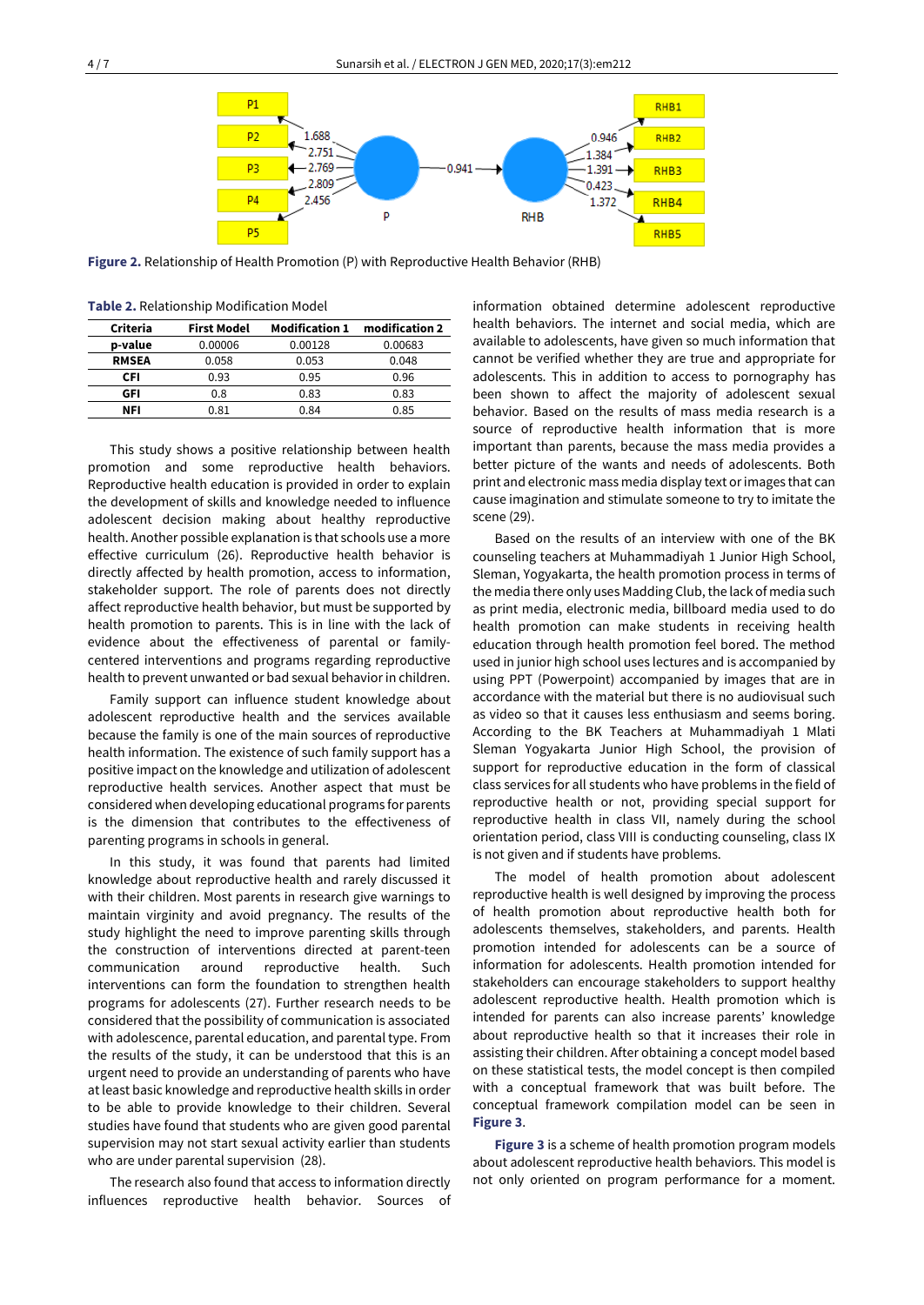

**Figure 3.** Health promotion models about healthy reproductive health behaviors

Sustainability of changes that can improve the quality of life is far more important.

## **CONCLUSION**

Health promotion influences stakeholder support and parental roles. Health promotion does not affect access to information for adolescents, but directly influences reproductive health behavior. Reproductive health behavior is directly affected by health promotion, access to information, stakeholder support. The role of parents does not directly affect reproductive health behavior, but must be supported by health promotion to parents. Adolescents are expected to increase their activity in participating in counseling activities, increasing access to reproductive health information. Schools are expected to be able to increase their institutional role through a structured counseling schedule, provision of materials, provision of guidelines/modules for teenagers and parents. Parental knowledge is largely correlated with the presence of communication between parents and teens (30), and with research findings in Ethiopia, where 21.8% of teenagers are not interested in communicating with their parents because they consider them to have no reproductive health knowledge and communication skills (31).

## **ACKNOWLEDGEMENT**

Thank you to Universitas Jenderal Achmad Yani Yogyakarta for providing support in this research.

# **REFERENCES**

1. Kementerian Kesehatan Republik Indonesia, 2018. Survei Demografi dan Kesehatan Indonesia 2017. Available at: <http://sdki.bkkbn.go.id/files/buku/2017IDHS.pdf>

- 2. Adimora A A, Schoenbach VJ, Taylor EM, Khan MR, Schwartz RJ. Concurrent Partnerships, Nonmonogamous Partners, and Substance Use Among Women in the United States. American Journal of Public Health, 2011;101(1):128-36. <https://doi.org/10.2105/AJPH.2009.174292> PMid:20724694 PMCid:PMC3000736
- 3. Zone A, Bizu D, Aderaw Z, Kassa GM. Assessment of Early Sexual Initiation and Associated Factors among Preparatory School Students of FaggetaLekoma District. International Journal of Clinical Medicine, 2015;6:521-9. <https://doi.org/10.4236/ijcm.2015.68070>
- 4. Markos D, Kassa GM, Tsegay G, Abebe N, Bogale W, Tadesse T, et al. Early Sexual Initiation and Associated Factors among. Science Journal of Clinical Medicine, 2015;4(5):80- 5. <https://doi.org/10.11648/j.sjcm.20150405.11>
- 5. Kassa GM, Woldemariam EB. Prevalence of Premarital Sexual Practice and Associated. Global Journal of Medical Research: K Interdisciplinary, 2014;14(3):1-9.
- 6. Marston BM, Beguy D, Kabiru C. Predictors of Sexual Debut Among Young Adolescents in Nairobi's Informal Settlements. 22 International Perspectives on Sexual and Reproductive Health, 2013;39(1):22-32. [https://doi.org/](https://doi.org/10.1363/3902213) [10.1363/3902213](https://doi.org/10.1363/3902213)
- 7. Kasim R, Draman N, Kadir AA, Muhamad R. Knowledge, Attitudes, and Practice of Preconception Care among Women Attending Maternal Health Clinic in Kelantan. Education in Medicine Journal, 2016;8(4):57-68. <https://doi.org/10.5959/eimj.v8i4>
- 8. Brechwald WA, Prinstein MJ. Beyond Homophily: A Decade of Advances in Understanding Peer Influence Processes. Journal of Research on Adolescence, 2011;21(1):166-79. <https://doi.org/10.1111/j.1532-7795.2010.00721.x> PMid:23730122 PMCid:PMC3666937
- 9. Mulu W, Yimer M, Abera B. Sexual Behaviours and Associated Factors Among Students at Bahir Dar University: Cross-Sectional Study. Reproductive Health, 2014;11(84):1-12. Available at: [http://www.reproductive](http://www.reproductive-health-journal.com/content/11/1/84)[health-journal.com/content/11/1/84](http://www.reproductive-health-journal.com/content/11/1/84) PMid:25481831 PMCid:PMC4271440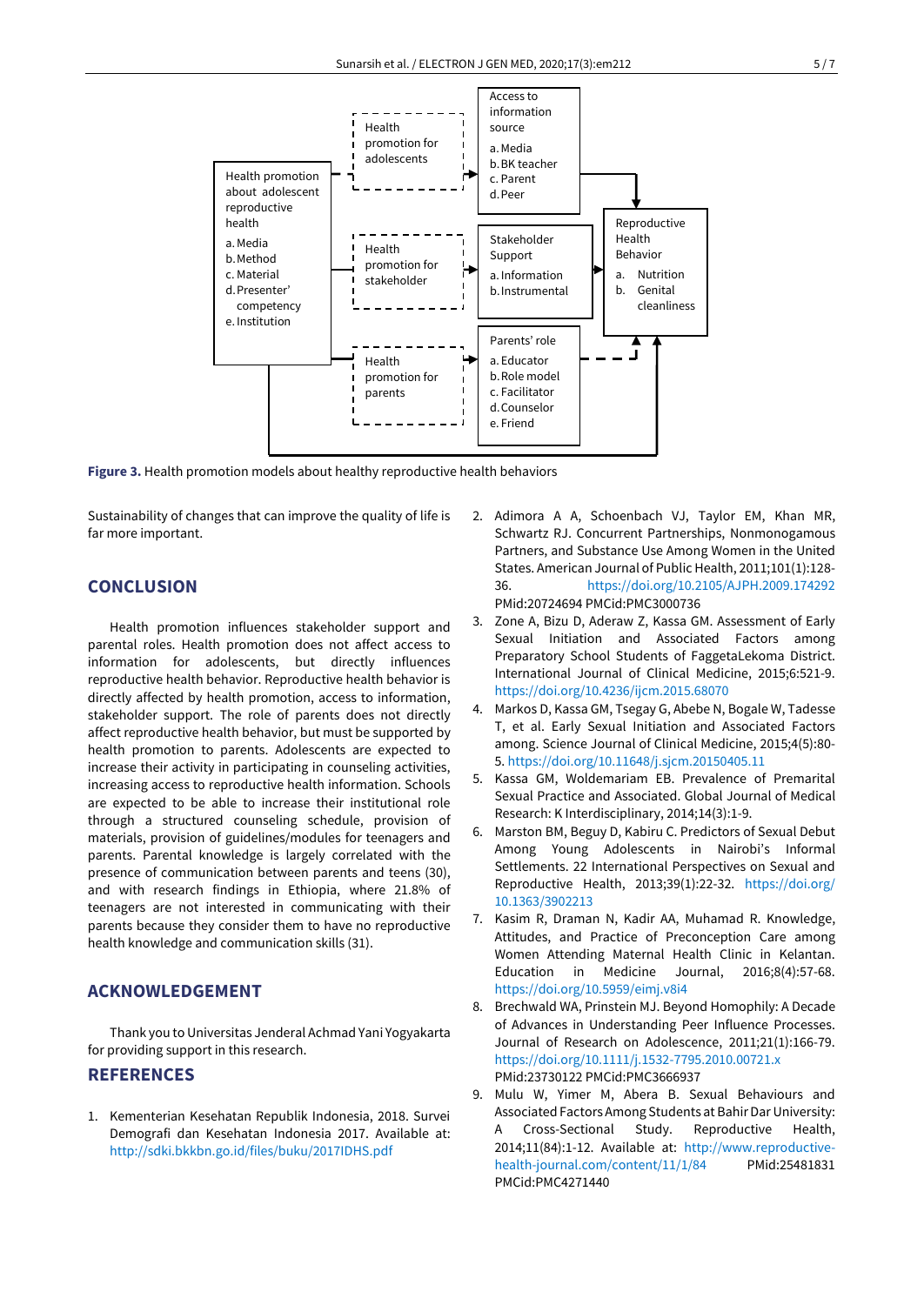- 10. Jonas K, Crutzen R, Borne BVD, Sewpaul R, Reddy P. Teenage Pregnancy Rates and Associations with Other Health Risk Behaviours: A Three- Wave Cross-Sectional Study Among South African school-going Adolescents. Reproductive Health, 2016:1-14. [https://doi.org/10.1186/](https://doi.org/10.1186/s12978-016-0170-8) [s12978-016-0170-8](https://doi.org/10.1186/s12978-016-0170-8) PMid:27142105 PMCid:PMC4855358
- 11. Hoffman-wanderer Y, Moult K, Müller A, Stefanie R. Social Science & Medicine "You Have to Make a Judgment Call". E Morals, Judgments and the Provision of Quality Sexual and Reproductive Health Services for Adolescents in South Africa. Social Science & Medicine Journal, 2016;148:71-78. <https://doi.org/10.1016/j.socscimed.2015.11.048> PMid:26688551
- 12. Motuma A, Syre T, Egata G, Kenay A. Utilization of Youth Friendly Services and Associated Factors Among Youth in Harar Town, East Ethiopia: A Mixed-Method Study. BMC Health Services Research, 2016;16(272):1-10. <https://doi.org/10.1186/s12913-016-1513-4> PMid:27423332 PMCid:PMC4947516
- 13. Evens E, Otieno-masala R, Eichleay M, Mccarraher D, et al. Of Biosocial Science: Post-Abortion Care Services for Youth and Adult Clients in Kenya: A Comparison of Services, Client Satisfaction and Provider Attitudes Youth and Adult Client Sinkenya. Journal of Biosocial Science, 2014;46(1):1-15. <https://doi.org/10.1017/S0021932013000230> PMid:23745828
- 14. Mannava P, Durrant K, Fisher J, Chersich M, Luchters S. Attitudes and Behaviours of Maternal Health Care Providers in Interactions with Clients: A Systematic Review. Globalization and Health, 2015:1-17. <https://doi.org/10.1186/s12992-015-0117-9> PMid:26276053 PMCid:PMC4537564
- 15. Jonas K, Crutzen R, Borne BVD, Reddy P. Healthcare Workers' Behaviors and Personal Determinants Associated with Providing Adequate Sexual and Reproductive Healthcare Services in Sub-Saharan Africa: A Systematic Review. BMC Pregnancy and Childbirth, 2017:1-19. <https://doi.org/10.1186/s12884-017-1268-x> PMid:28288565 PMCid:PMC5348841
- 16. Jonas K, Roman N, Reddy P, Krumeich A, Borne BVD, Crutzen R. International Journal of Nursing Studies Nurses' Perceptions of Adolescents Accessing and Utilizing Sexual and Reproductive Healthcare Services in Cape Town, South Africa: A Qualitative Study. International Journal of Nursing Studies, 2019;97:84-93. [https://doi.org/10.1016/j.ijnurstu.](https://doi.org/10.1016/j.ijnurstu.2019.05.008) [2019.05.008](https://doi.org/10.1016/j.ijnurstu.2019.05.008) PMid:31200221
- 17. Haberland N, Rogow D. Sexuality Education: Emerging Trends in Evidence and Practice. Journal of Adolescent Health, 2015;56(1):S15-S21. [https://doi.org/10.1016/](https://doi.org/10.1016/j.jadohealth.2014.08.013) [j.jadohealth.2014.08.013](https://doi.org/10.1016/j.jadohealth.2014.08.013) PMid:25528976
- 18. Violita F, Hadi EN. Determinants of Adolescent Reproductive Health Service Utilization by Senior High School Students in Makassar, Indonesia. BMC Public Health, 2019;19(286):1-7. [https://doi.org/10.1186/s12889-](https://doi.org/10.1186/s12889-019-6587-6) [019-6587-6](https://doi.org/10.1186/s12889-019-6587-6) PMid:30857523 PMCid:PMC6413438
- 19. Colarossi L, Silver EJ, Dean R. American Journal of Sexuality Education Adult Role Models: Feasibility, Acceptability, and Initial Outcomes for Sex Education. American Journal of Sexuality Education, 2014;9(February 2015):37-41. <https://doi.org/10.1080/15546128.2014.903815> PMid:24883051 PMCid:PMC4038680
- 20. Envuladu EA, Kwaak AVD, Zwanikken P, Zoakah AI. Exploring the Factors Influencing Adolescent Sexual Behavior in Plateau State Nigeria. American Journal of Medicine and Medical Sciences, 2017;7(1):1-6. <https://doi.org/10.5923/j.ajmms.20170701.01>
- 21. Feleke SA, Koye DN, Demssie AF, Mengesha ZB. Reproductive Health Service Utilization and Associated Factors Among Adolescents (15 - 19 Years Old ) in Gondar Town, Northwest. BMC Health Services Research, 2013;13(294):1-10. Available at[:http://www.biomedcentral.](http://www.biomedcentral.com/1472-6963/13/294) [com/1472-6963/13/294P](http://www.biomedcentral.com/1472-6963/13/294)Mid:23915299PMCid:PMC3750465
- 22. Kassahun EA, Gelagay AA, Muche AA, Dessie AA. Factors Associated with Early Sexual Initiation Among Preparatory and High School Youths in Woldia Town, Northeast Ethiopia: A Cross-Sectional Study. BMC Public Health, 2019;19(378):1-8. [https://doi.org/10.1186/s12889-019-](https://doi.org/10.1186/s12889-019-6682-8) [6682-8](https://doi.org/10.1186/s12889-019-6682-8) PMid:30947690 PMCid:PMC6450012
- 23. Morris JL, Rushwan H. International Journal of Gynecology and Obstetrics Adolescent sexual and reproductive health: The global challenges. International Journal of Gynecology and Obstetrics, 2015;131:S40-S42. [https://doi.org/10.1016/](https://doi.org/10.1016/j.ijgo.2015.02.006) [j.ijgo.2015.02.006](https://doi.org/10.1016/j.ijgo.2015.02.006) PMid:26433504
- 24. Ankomah A, Mamman-Daura F, Omoregie G, Anyanti J. Reasons for Delaying or Engaging in Early Sexual Initiation Among Adolescents in Nigeria. Adolescent Health, Medicine and Therapeutics, 2011;2:75-84. [https://doi.org/](https://doi.org/10.2147/AHMT.S23649) [10.2147/AHMT.S23649](https://doi.org/10.2147/AHMT.S23649) PMid:24600276 PMCid:PMC3926781
- 25. Olugbenga-Bello AI, Adebimpe WO, Akande RO, Oke OS. Health Risk Behaviors and Sexual Initiation Among In-School Adolescents in Rural Communities in Southwestern Nigeria. Int J Adolesc Med Health, 2014;26(4):503-10. <https://doi.org/10.1515/ijamh-2013-0326> PMid:24643907
- 26. Ramiro L, Reis M, Matos MGD, Diniz JA. Artigo Original Educação Sexual, Conhecimentos, Crenças, Attitudes E Comportamentos Nos Adolescentes E Celeste Simões. Rev Port Saúde Pública, 2011;29(1):11-21. [https://doi.org/](https://doi.org/10.1016/S0870-9025(11)70003-7) [10.1016/S0870-9025\(11\)70003-7](https://doi.org/10.1016/S0870-9025(11)70003-7)
- 27. Nnadi I. Early Marriage: A Gender-Based Violence and A Violation of Women's Human Rights in Nigeria. Journal of Politics and Law, 2014;7(3):35-40. [https://doi.org/](https://doi.org/10.5539/jpl.v7n3p35) [10.5539/jpl.v7n3p35](https://doi.org/10.5539/jpl.v7n3p35)
- 28. Ayalew A, Abreha K, Shumey A, Berhane K. Magnitude and Predictors of Early Sexual Debut Among High and Preparatory School Students in Northern Ethiopia: A School-Based Cross-Sectional Study Health Education Research & Development. Journal of Health Education Research & Development, 2015;3(3):1-8. [https://doi.org/](https://doi.org/10.4172/2380-5439.1000151) [10.4172/2380-5439.1000151](https://doi.org/10.4172/2380-5439.1000151)
- 29. Carrol JAK. Impact of Social Media on Adolescent Behavioral Health in California, 2011;(510):1-6. Available at: [www.californiateenhealth.org](http://www.californiateenhealth.org/)
- 30. Crichton J, Ibisomi L, Obeng S. Mother-Daughter Communication About Sexual Maturation, Abstinence, and Unintended Pregnancy : Experiences from an Informal Settlement in Nairobi, Kenya. Journal of Adolescence, 2012;35(1):21-30. [https://doi.org/10.1016/j.adolescence.](https://doi.org/10.1016/j.adolescence.2011.06.008) [2011.06.008](https://doi.org/10.1016/j.adolescence.2011.06.008) PMid:21783241